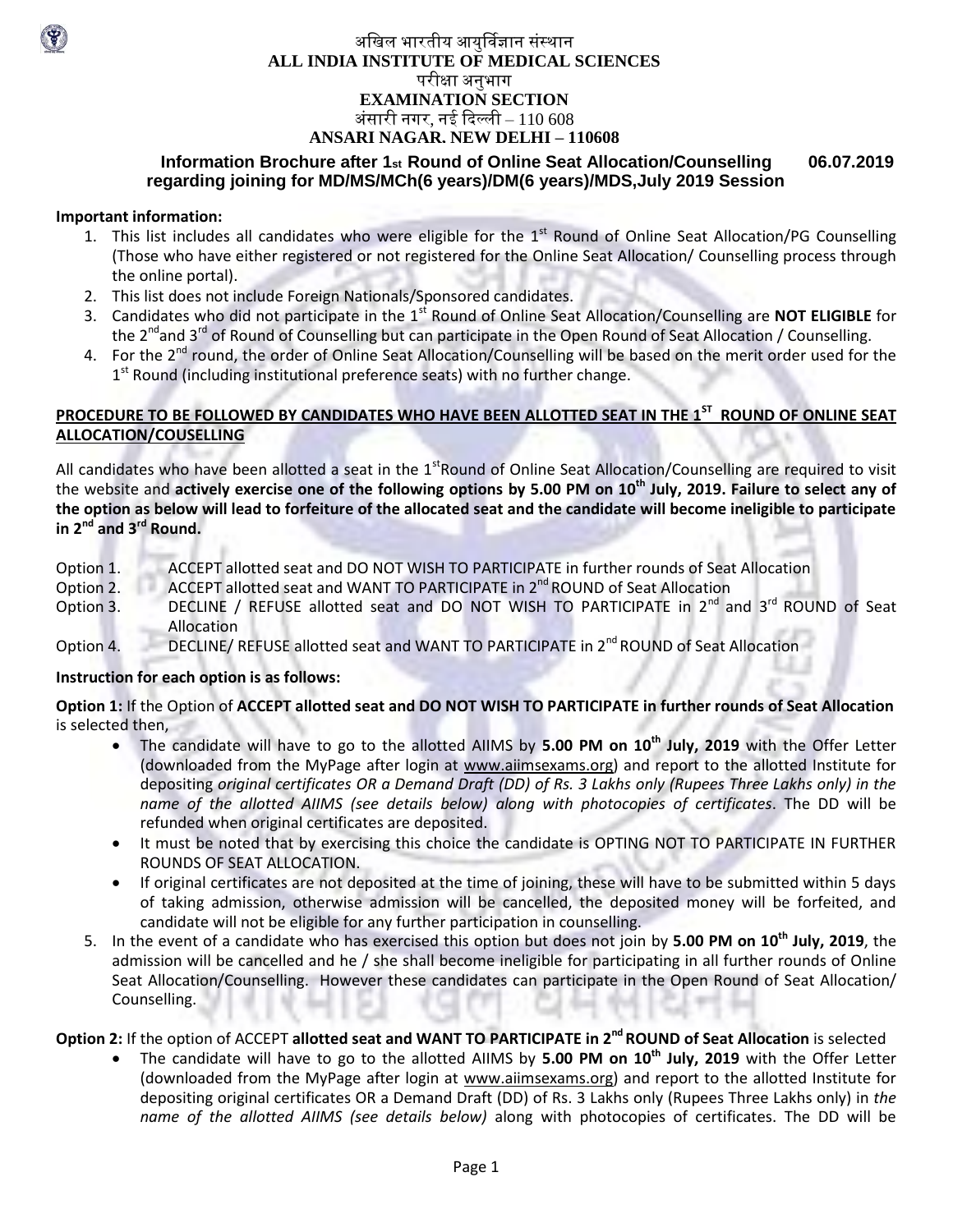refunded when original certificates are deposited for joining a seat in any round of counselling but will be forfeited if no seat is taken at the end of all rounds.

- In the event of a candidate who has exercised this option but does not join by 5.00 PM on 10<sup>th</sup> July, 2019, the admission will be cancelled and he / she shall become ineligible for participating in all further rounds of Online Seat Allocation/Counselling.
- The candidate shall be eligible for the 2<sup>nd</sup> round of Online Seat Allocation/Counselling.
- The candidates choosing this option must join the seat allotted by up-gradation in  $2^{nd}$  Round and the seat allocated in the 1<sup>st</sup> Round will be released automatically. Such candidates cannot retain seat allotted earlier and failure to join the seat shall lead to imposition of penalty of Rs. 3 lakh.

#### **Option 3:** If the option of **DECLINE / REFUSE allotted seat and DO NOT WISH TO PARTICIPATE in 2 nd and 3rd ROUND of Seat Allocation** is selected

- The allocated seat will be vacated and the candidate will not be eligible to participate in  $2^{nd}$  and  $3^{rd}$ Round of Seat Allocation. The Candidate will not be able to claim this seat if this option is selected.
- It must be noted that by exercising this choice the candidate is OPTING NOT TO PARTICIPATE IN 2<sup>nd</sup> and 3<sup>rd</sup> ROUNDS OF SEAT ALLOCATION.

## **Option 4:** If the offer of **DECLINE/ REFUSE allotted seat and WANT TO PARTICIPATE in 2nd ROUND of Seat Allocation** is selected

- This allocated seat will be vacated and the candidate will not be able to claim this seat.
- The candidate is required to download the Offer Letter (from the MyPage after login at [www.aiimsexams.org\)](http://www.aiimsexams.org/) and report to any of following seven AIIMS (New Delhi, Bhopal, Bhubaneswar, Jodhpur, Patna, Raipur and Rishikesh) to deposit either the original certificates OR Demand Draft (DD) of Rs. 3 Lakhs only (Rupees Three Lakhs only) *in the name of Director, AIIMS, New Delhi with* Photocopies of certificates
- The Certificates / DD along with photocopies of certificates can be deposited in any of the seven AIIMS (New Delhi, Bhopal, Bhubaneswar, Jodhpur, Patna, Raipur and Rishikesh) by the candidate OR his/her authorized representative by **5.00 PM on 10 th July, 2019**.
- The candidate shall be eligible for 2<sup>nd</sup> Round of Online Seat Allocation/Counselling only after Original Certificates/DD with photocopies of certificates have been deposited at any AIIMS.
- The certificates will be verified for eligibility.
- The DD/Original Certificates will be returned if the candidate declines the allotted seat even in the 2<sup>nd</sup> round of Online Seat Allocation/Counselling.

Note: If any candidate who has been allocated a seat in the 1<sup>st</sup> Round of Online Seat Allocation/Counselling does not **respond in any of the above manner, his /her seat shall be vacated and he / she shall be ineligible for all further Rounds of counseling except the Open Round of Counselling.**

## **POLICY REGARDING THE DEPOSITING OF DOCUMENTS/CERTIFICATES/DD**

**The claim to the allotted seat by candidates is subject to verification of the documents for eligibility as applicable as well as biometric verification of candidature.** If a candidate fails to submit all required certificates (original or photocopies with DD) his/her candidature will be cancelled, the seat will be vacated for next Round and he/she will not be allowed to participate in subsequent stages of selection/admission process. However, the candidate will be eligible for the Open Round of Seat Allocation/Counselling.

## **List of Documents/Certificates that are required to be deposited in Original OR photocopy along with Demand Draft as applicable.**

- i) Offer Letter
- ii) Seat allocation letter
- iii) Final Registration Slip
- iv) Admit Card issued by AIIMS.
- v) Mark Sheets of MBBS/BDS 1st, 2nd and 3rd Professional Examinations.
- vi) MBBS/BDS Degree Certificate.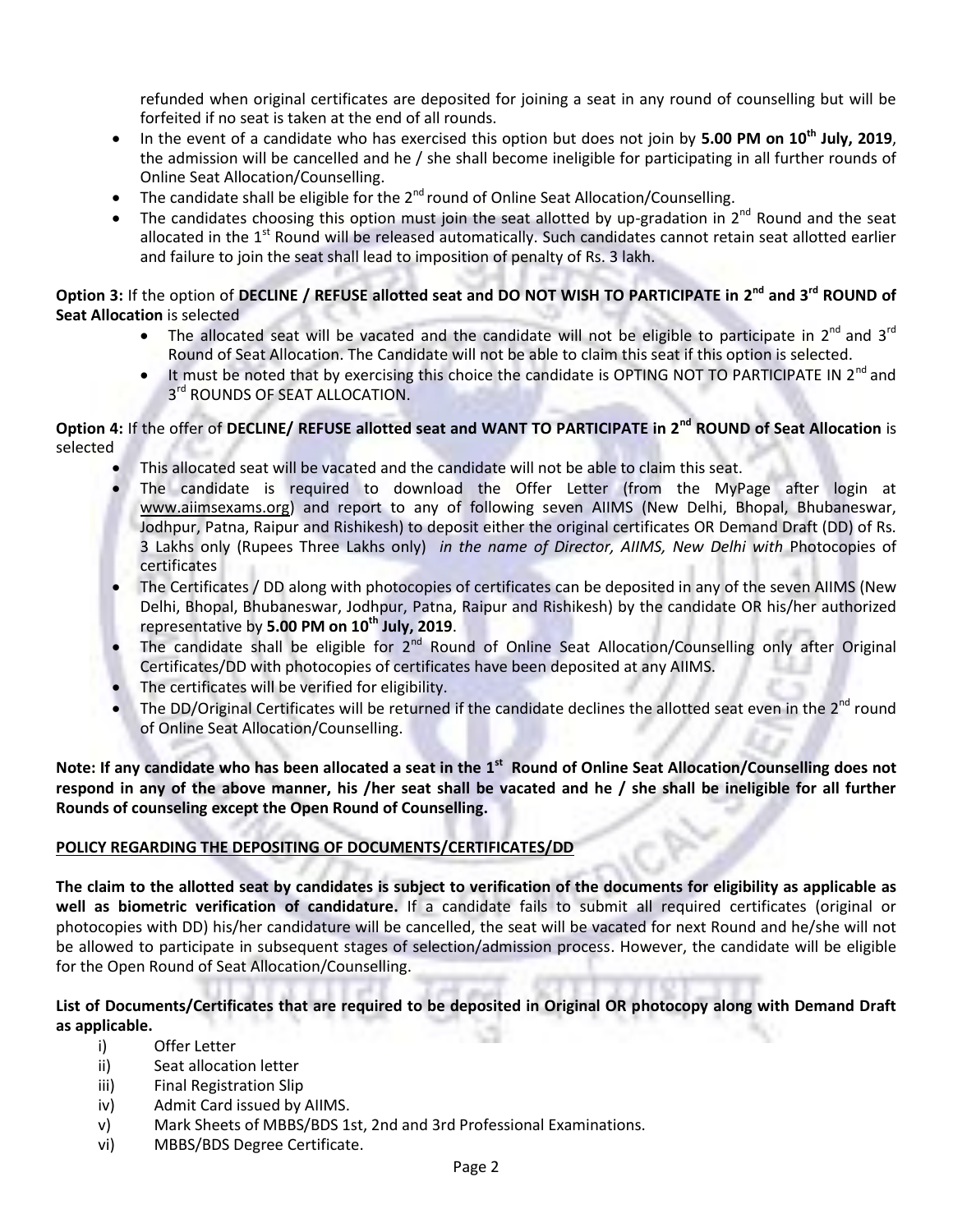- vii) Internship Completion Certificate/Certificate from the Head of Institution or College that the candidate will be completing the internship by  $30<sup>th</sup>$  July 2019.
- viii) Permanent/Provisional Registration Certificate issued by MCI or DCI/State Medical or Dental Council.
- ix) High School/Higher Secondary Certificate/Birth Certificate as proof of date of birth. (Matriculation)
- x) The Candidate should also bring the following certificate, if applicable\*:
	- a. SC/ST Certificate\* issued by the competent authority and should be in English or Hindi in language. Community should be clearly mentioned in the certificate.
	- b. OBC Certificate\* issued by the competent authority for central Govt. jobs/for admission in Central Govt. College/Institute. The sub-caste should tally with the Central List of OBC. OBC Candidates should not belong to Creamy Layer. OBC certificate must be in the **Central Govt. Format** as prescribed in the prospectus.
	- c. Physical Disability Certificate\*\* issued from a duly constituted and authorized Medical Board as mentioned in the prospectus.
	- **d. Candidates must note that a certificate from any other person/authority will not be accepted and no further correspondence in this regard shall be entertained. The name, designation and the seal of the officer should be legible in the certificate.**
	- \* The allocated seats of candidates who fail to produce valid certificates of respective constitutional categories (OBC, SC/ST) will be forfeited and the candidates will be permitted to participate in further rounds under UR category subject to conditions applicable to UR merit list.
	- \*\* The allocated seats of candidates who fail to produce valid certificate of PwBD category will be forfeited and the candidates will be permitted to participate in further round under their respective constitutional category subject to conditions applicable to respective merit list.

## **CONTACT DETAILS OF RESPECTIVE AIIMS FOR ADMISSION TO AIIMS PG COURSES FOR JULY 2019 SESSION.**

Candidates who have been allotted seat and have chosen option that requires them to deposit certificate / DD should approach Nodal officer/official at respective AIIMS as given below. Those who have chosen option 1 and 2 (see above) and wish to deposit DD then the DD should be in the favour of respective AIIMS as mentioned below. For the candidates who have chosen **Option 4, i.e. DECLINE/ REFUSE allotted seat and WANT TO PARTICIPATE in 2nd round of Seat Allocation**, the Demand Draft (as applicable) shall be in the name of **Director, AIIMS, New Delhi** irrespective of the AIIMS where the DD is submitted.

|    | S. No. AllMS       | DD in favour of            | <b>Contact Nodal</b><br>Officer/Officials                                                     | <b>E-Mail ID</b>                  |
|----|--------------------|----------------------------|-----------------------------------------------------------------------------------------------|-----------------------------------|
| 1. | AIIMS, New Delhi   | Director, AIIMS, New Delhi | Dr. Sanjeev Lalwani,<br>Registrar                                                             | aiims.reg@gmail.com               |
| 2. | AIIMS, Bhopal      | Director, AllMS, Bhopal    | Mr. Benny Abraham,<br>Registrar                                                               | registrar@aiimsbhopal.edu.in      |
| 3. | AIIMS, Bhubaneswar | <b>AIIMS, Bhubaneswar</b>  | Mr. B.B. Mishra,<br>Registrar                                                                 | registrar@aiimsbhubaneswar.edu.in |
| 4. | AllMS, Jodhpur     | AllMS, Jodhpur             | Dr. Shilpi Dixit,<br>Vice Dean                                                                | deanacademics@aiimsjodhpur.edu.in |
| 5. | AIIMS, Patna       | AllMS, Patna               | Dr P P Gupta, Dean,<br>AIIMS-Patna, Phulwari<br>sharif, Patna-801505                          | dean@aiimspatna.org               |
| 6. | AllMS, Raipur      | <b>AIIMS, Raipur</b>       | Dr. Nitin Gaikwad,<br>Registrar, AIIMS-Raipur,<br>Tatibandh, GE Road,<br><b>Raipur 492099</b> | registrar@aiimsraipur.edu.in      |
| 7. | AIIMS, Rishikesh   | <b>AIIMS, Rishikesh</b>    | Dr. K.S. Ravi,<br>Vice Dean                                                                   | sub.dean@aiimsrishikesh.edu.in    |

#### **POLICIES REGARDING ELIGIBILITY FOR 2ndROUND**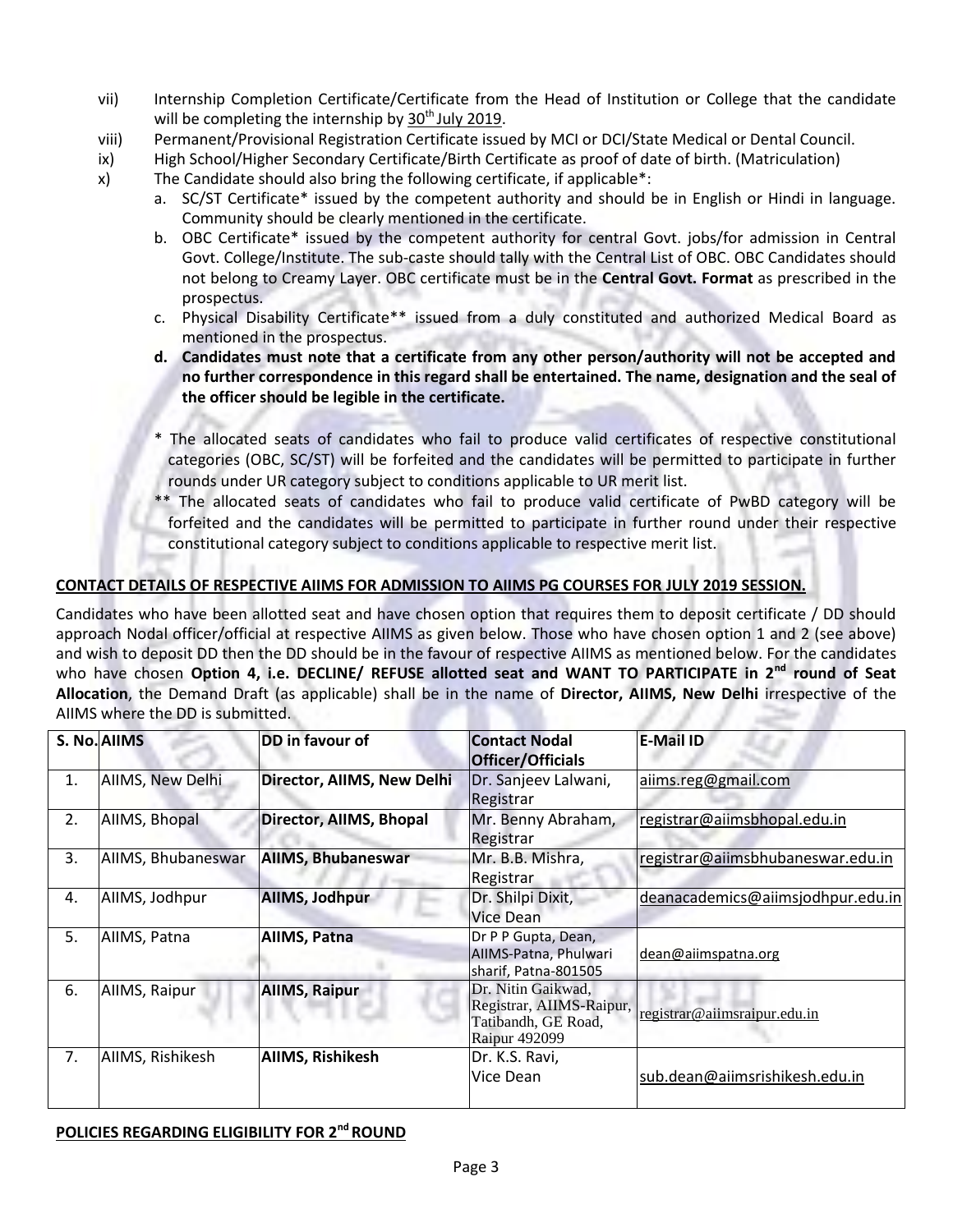The candidates who are allocated seats in the  $1<sup>st</sup>$  round and have chosen the option 2 and 4 (mentioned above) and have fulfilled the requirements are eligible for the 2<sup>nd</sup> Round of Online Seat Allocation/PG Counselling.

All the candidates who had participated in the 1<sup>st</sup> round and were not allocated any seat will automatically be eligible for the next round. Those who have secured more than 50<sup>th</sup> percentile marks in the entrance examination but not called for 1<sup>st</sup> ROUND counselling will not be eligible for the 2<sup>nd</sup> and 3<sup>rd</sup>round of Online Seat Allocation/Counselling but will be eligible for Open Round of Seat Allocation /Counselling.

All candidates who were eligible for the Mock/ $1^{st}$  Round of Counselling but did not register or fill choices (NR/NP in this notification) are not eligible for the  $2^{nd}$  and  $3^{rd}$  Rounds of Counselling.

## **GENERAL RULES ADOPTED FOR 1stROUND OF ONLINE SEAT ALLOCATION/COUNSELLING**

- 1. Merit shall be the guiding and overruling principle for counselling.
	- *a. The merit list as published in the Result Notification No. 84/2019 dated 19/06/2019 shall be used to determine merit*
	- *b. All candidates whether of the unreserved or appropriate reserved category shall be eligible for the unreserved category seats in order of merit*
	- *c. Unreserved category candidates are not eligible for reserved category seats*
	- *d. For an available seat in a particular category/ preference a candidate higher in merit shall be allotted the seat over candidate lower in merit.*
- 2. The Seats available for allocation are: Unreserved (UR), OBC (Other Backward Class), Scheduled Caste (SC), Scheduled Tribe (ST), PWBD (Persons with Benchmark Disability), AIIMS Preferential Seats

Unreserved Seats: All candidates are eligible

OBC Seats: Only OBC candidates are eligible

SC Seats: Only SC candidates are eligible

ST Seats: Only ST candidates are eligible

PWBD Seats: Only PWBD candidates are eligible

AIIMS Preferential Seats: Only graduates from respective AIIMS (only AIIMS, New Delhi are eligible for UR Seats of the respective AIIMS.

- *a. All reservations other than for PWBD are vertical reservations (reserved only in the respective categories)*
- *b. PWBD Reservations are horizontal reservations (across categories)according to a point-based roster as mentioned in the prospectus*
- *c. PWBD seats that remain vacant DURING 1 st round of counseling will be released for counseling in the Mock Round itself in their respective categories*
- *d. AIIMS Preferential seats for AIIMS graduates shall be available amongst the UR seats*
- 3. Every candidate shall be allocated his/her best choice available at that rank for the 1<sup>st</sup> Round.
- 4. If at a particular rank for a candidate, the best choice of the candidate is available in both the open merit (unreserved) as well as a reserved category (wherever applicable) then the seat shall be allocated under the unreserved category and not the reserved category.
	- a. *Seats in the reserved category for every candidate shall be allocated only there is no corresponding seat available in the unreserved category for the best choice of the candidate available at that rank*
	- b. *If an PWBD (PWD) candidate gets a better choice in the open merit UR/OBC/SC/ST he/she will be given that choice*
- 5. For Persons with Disability (more than 40%) a 5% horizontal reservation shall be followed for the and seats shall be allocated on basis of merit
	- *a. PWBD candidates are eligible only for the category to which he/she belongs i.e. If a candidate belongs to a reserved category, he /she is eligible for a seat only under that category and not in the unreserved category (horizontal reservation)* 
		- *i. Eligible PWBD candidate of UR category can avail a reserved seat only in the UR category*
		- *ii. Eligible PWBD candidate of OBC category can avail a reserved seat only in the OBC category*
		- *iii. Eligible PWBD candidate of SC category can avail a reserved seat only in the SC category*
		- *iv. Eligible PWBD candidate of ST category can avail a reserved seat only in the ST category*
- 6. AIIMS preference seats: For AIIMS-New Delhi the Institutional Preference shall be allocated according to the criteria mentioned in the Prospectus (page no 13).